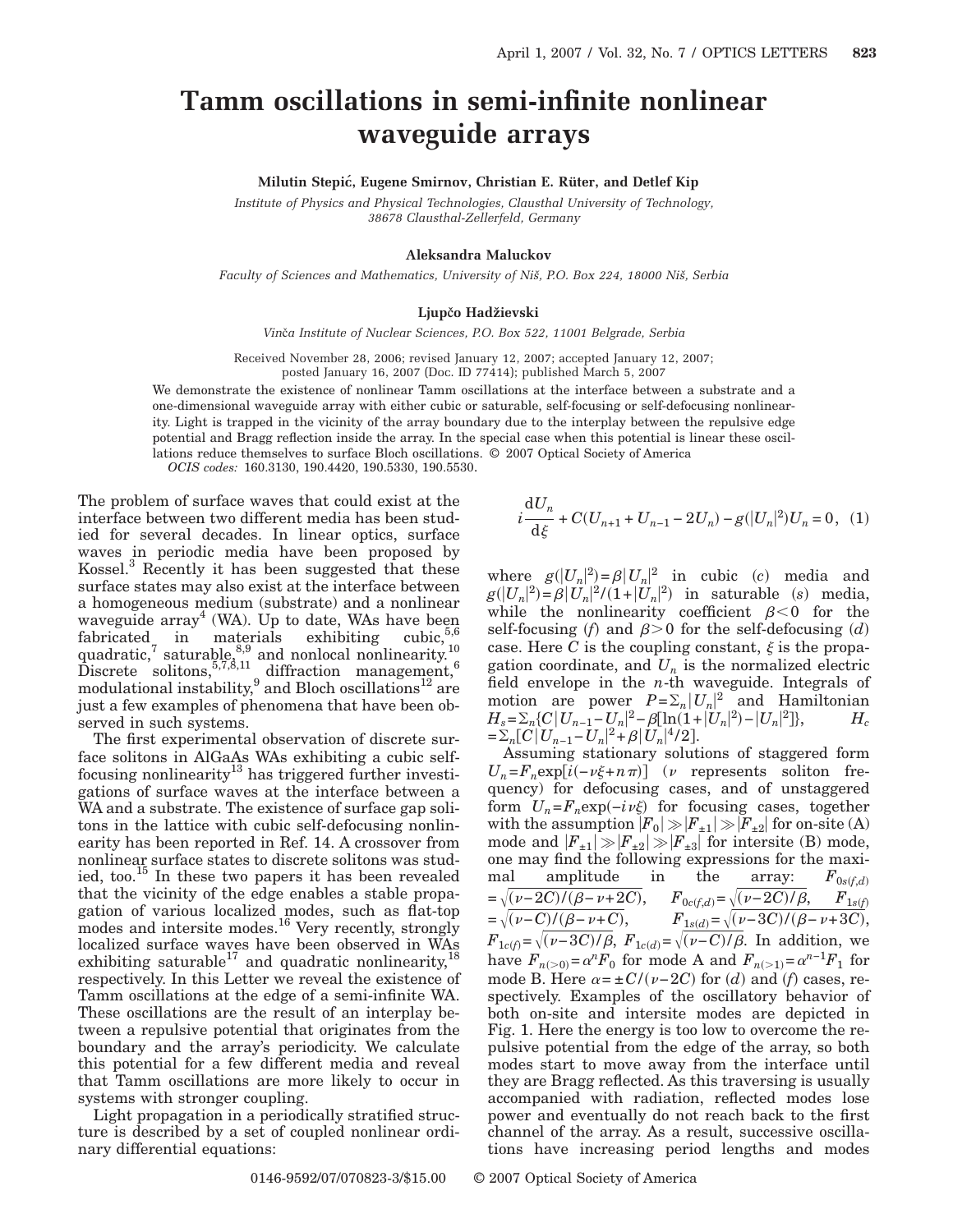gradually run away from the edge, eventually being trapped at one channel after several periods.

We calculate the effective repulsive potential as the difference between the truncated potential and a reference potential with periodic boundary condition (i.e., for an infinite array), and present results for mode A in an array consisting of  $2n+1$  elements, and mode B in an array consisting of 2*n* elements, where *n* is an integer. As the peak of these localized structures (with highest amplitude  $F \equiv F_0$  for A and *F*  $\equiv F_1$  for B) approaches the edge, more terms of the corresponding Hamiltonian have to be truncated.<sup>15</sup> For example, if the peak of mode A resides in the 0th channel  $(-n, -n+1, \ldots, -1, 0, 1, \ldots, n-1, n)$  and the peak of mode B between the channels −1 and 1  $(-n)$ , *−n* + 1, ...,−1, 1, ..., *n* − 1, *n*), we obtain

$$
V_{rep}^{s(p)} = \beta \sum_{i=0}^{p-1} \left[ \ln(1 + \alpha^{2(n-a-i)} F^2) - F^2 \alpha^{2(n-a-i)} \right] + F^2 C \left[ \alpha^{2(n-a-p)} - (1 + \alpha)^2 \sum_{i=1}^p \alpha^{2(n-a-i)} \right], \quad (2)
$$



Fig. 1. (Color online) Tamm oscillations of (a) mode A with  $C=0.5$ ,  $|\beta|=3.34$ , and soliton frequency  $\nu=2.3$  launched into the first channel, and (b) mode B with  $C=0.5$ ,  $|\beta|$ =3.34, and soliton frequency  $\nu$ =4.83 launched into the second and third channels.

$$
V_{rep}^{c(p)} = -\frac{\beta}{2} F^4 \sum_{i=0}^{p-1} \alpha^{4(n-a-i)} + C F^2 \alpha^{2(n-p-a)}
$$

$$
- C F^2 (1+\alpha)^2 \sum_{i=1}^p \alpha^{2(n-i-a)} \tag{3}
$$

for lattices with saturable and cubic nonlinearity, respectively. Here *p* denotes the number of the truncated channels, where  $p_{max}=n$ ,  $a=0$  for mode A, and *pmax*=*n*−1, *a*=1 for mode B.

The dependence of the repulsive potential on the distance from the edge is presented in Fig. 2. Stronger coupling results in stronger repulsion [Fig.  $2(a)$ ], while stronger nonlinearity decreases the repulsive potential [Fig. 2(b)]. Beams that are strongly pushed off from the edge will experience Bragg reflection inside the array earlier than weakly rejected beams. Thus the same input beam will have shorter spatial periods of Tamm oscillations in arrays with stronger coupling and weaker nonlinearity. The value of the corresponding repulsive potentials also depends on the soliton frequency  $\nu$ . For a fixed value of  $\nu$  and fixed values of parameters  $C$  and  $\beta$ , the following relation is usually fulfilled:  $V_{rep}^{sd} > V_{rep}^{cd} > V_{rep}^{sf} > V_{rep}^{cf}$ , but interior elements may permute their position as well. This relation may explain why this effect has not been observed in recent studies in AlGaAs WAs with cubic self-focusing nonlinearity.<sup>4,13</sup> The impact of saturation on the repulsion from the interface in an unstaggered case was discussed recently.19 Interestingly, in the case when *Vrep* is a linear function from the interface distance the input beam will experience Bloch oscillations, which has considerable potential for application in all-optical devices. $20$ 

To check our findings we numerically solve the following nonlinear paraxial wave equation [from which, in fact, one can by appropriate discretization obtain Eq.  $(1)$ :

$$
i\frac{\partial E}{\partial y} + \frac{1}{2k}\frac{\partial^2 E}{\partial z^2} + k\frac{n(z) + \Delta n_{nl}}{n_s}E = 0.
$$
 (4)

Here light propagation is along the *y*-axis, *E* is electric field amplitude,  $k = 2\pi n_s/\lambda$  is the wavenumber for wavelength  $\lambda$ , and  $n_s$  is the substrate index. The periodic index modulation of the WA is  $n(z)$ , while  $\Delta n_{nl}$ is the nonlinear refractive index change  $(\Delta n_{nl} \ll n_s)$ 



Fig. 2. Dependence of the effective repulsive potential on the distance from the boundary. (a) Self-focusing case:  $|\beta|=3.1$ ,  $|F_0|^2$ =0.24, and different values of *C*. (b) Self-defocusing case: *C*=0.5,  $|F_0|^2$ =0.172, and different values of  $\beta$ .